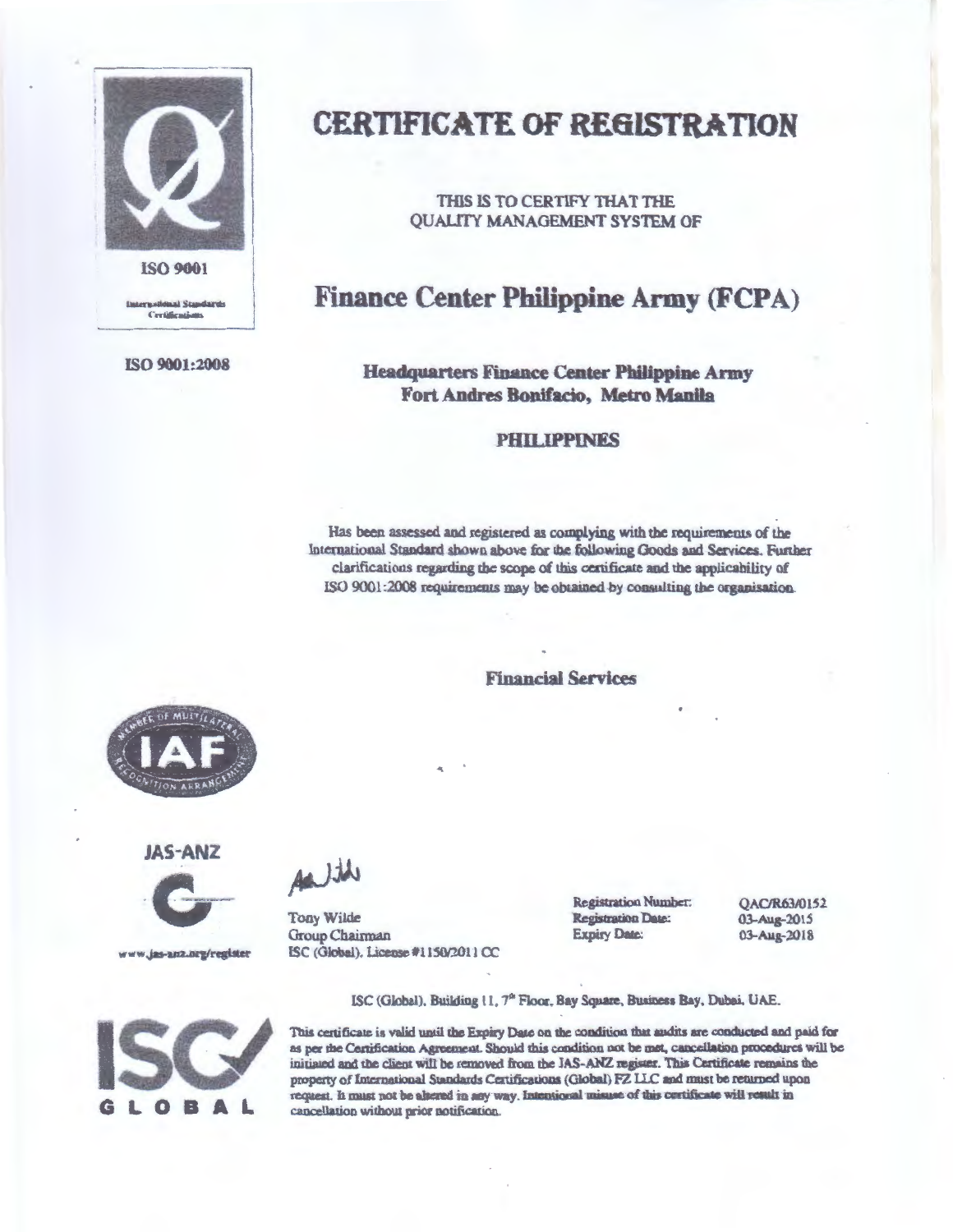# Certificate

Standard

#### ISO 9001:2008

Certificate Registr. No.

01 100 1634764

Certificate Holder:



**Army Signal Regiment** Fort Andres Bonifacio, Taguig City, Philippines

Scope:

· Provision of Level 3 and 4 corrective repair and maintenance of the HQ and Signal Installation and Maintenance Battalion; and . Provision of Training Services for Army Signal Regiment operations

Proof has been furnished by means of an audit that the requirements of ISO 9001:2008 are met.

Validity:

The certificate is valid from 2017-04-18 until 2018-09-14.

2017-04-18

**DAKKS** 

Dautscha<br>Akkreditierungsstelle<br>D-ZM-16031-01-00

**TÜV Rheinland Cert GmbH** A Grauen Stein 51105 Köln



www.tuv.com